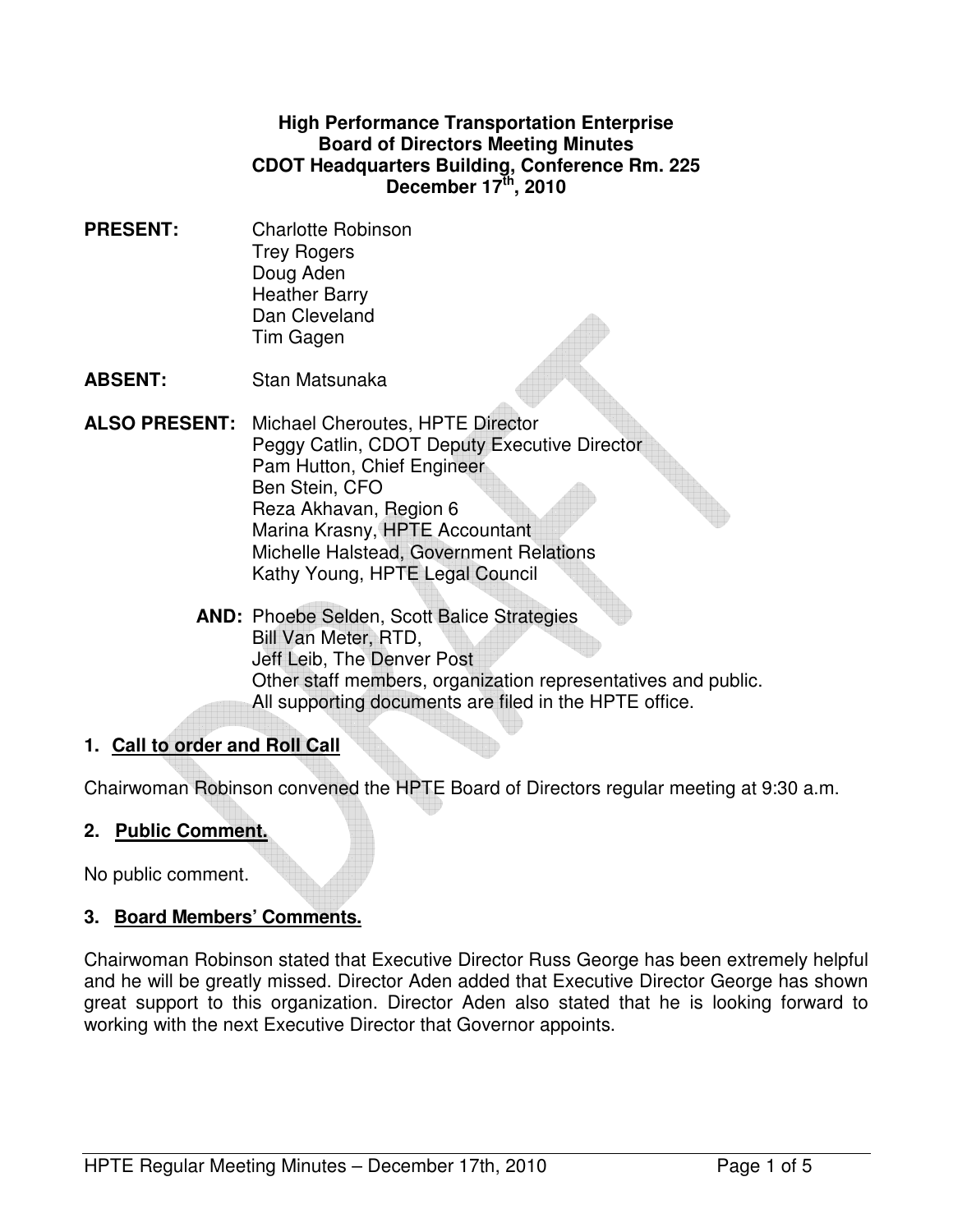## **4. HPTE Director Report.**

HPTE Director Mike Cheroutes introduced Phoebe Selden with Scott Balice Strategies. Phoebe has been working with HPTE as financial advisor for TIFIA process. Mike Cheroutes reported that on Monday, December  $12<sup>th</sup>$ , HPTE team made the first presentation to Fitch Rating Agency describing US 36 project and walking through preliminary financial information. He thanked Michelle Halstead, Ben Stein and Kathy Young for support they provide to HPTE in pursing this project.

Director Cheroutes reported that HPTE received a significant number of proposals in response to the RFP for underwriting and P3 advisor services. At this time, evaluation panel is going through the proposals. Early next week, we expect to make a decision on the underwriting services and include it in the financing plan. Next month we would like to present the financing plan to the Board.

Director Aden asked for the financing plan to be provided ahead of time, so that the Board can review it prior to the meeting.

## **5. Discuss and Act on the Regular Meeting Minutes for November 19th, 2010.**

Chairwoman Robinson asked for consideration of the November 19th, 2010 HPTE regular meeting minutes. Director Rogers moved for adoption of the meeting minutes. Director Gagen seconded the motion and on the vote of the Board, the minutes were adopted.

#### **Resolution Number HPTE-32**

BE IT HEREBY RESOLVED, the High Performance Transportation Enterprise Board of Directors' Regular Meeting Minutes for November 19, 2010 are hereby approved.

#### **6. Discuss HPTE Revised Budget for FY2011.**

Mike Cheroutes stated that the intend of this presentation is to provide the Board some suggestions for budget revision this month and ask for approval of the revised budget next month.

Marina Krasny reviewed proposed budget changes as outlined in the provided handout. Major changes in the Administrative budget include staff costs increase to reflect HPTE Director compensation, operating costs increase for day to day items, clarification on how TIGER grant money is spent and an adjustment of the prior year carry forward balance from estimated to actual amount. The item for the revenue from the Bridge Enterprise represents the time spent on Bridge Enterprise activities by Marina Krasny who is fully budgeted in HPTE but provides services to the other enterprise. Director Aden clarified that the carry forward balance actually represent unspent portion of the original transfer from the Transportation Commission.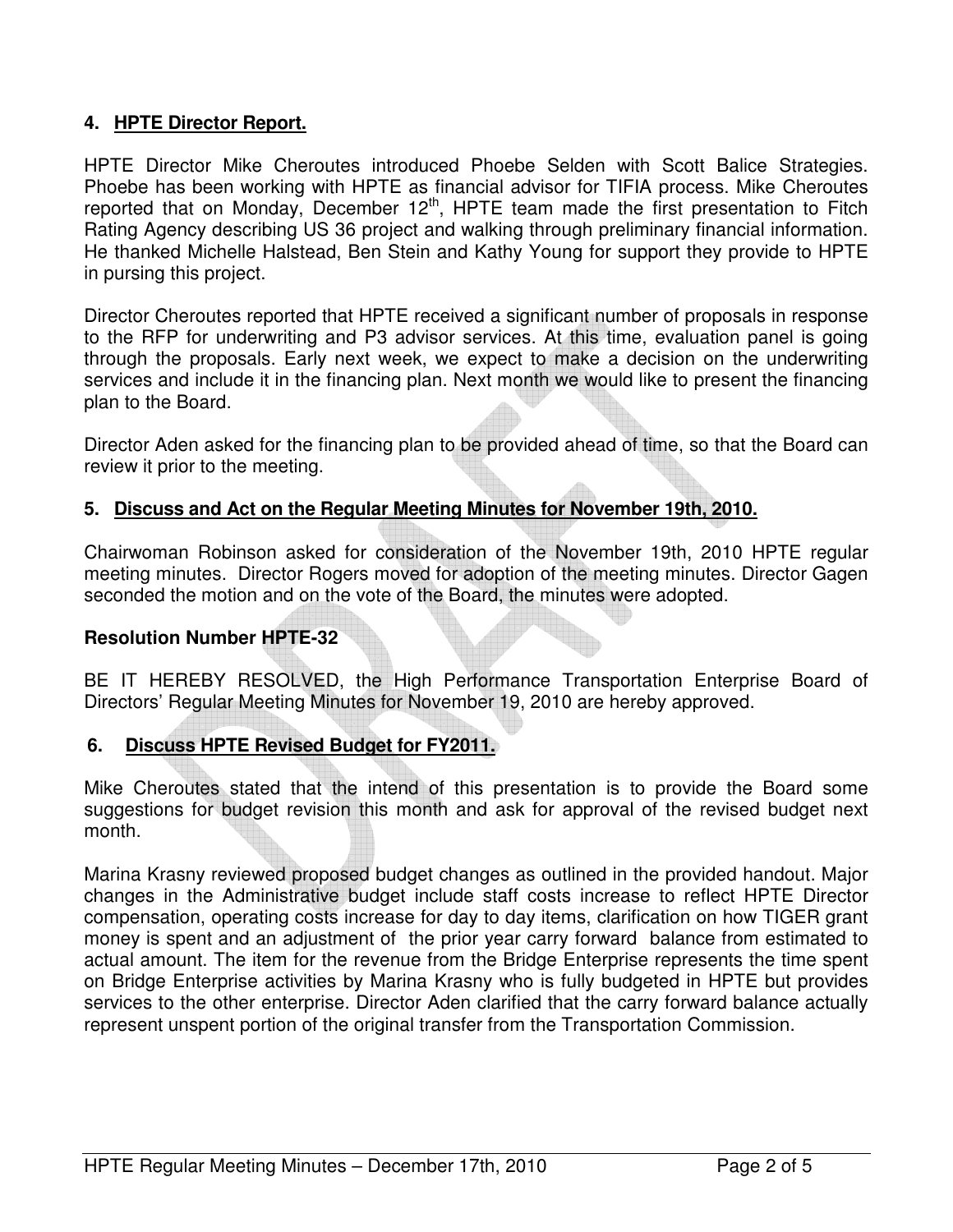The only proposed change in the I-25 Express Lanes budget is an adjustment of the prior year carry forward balance from estimated to actual amount. Director Barry stated that the last user survey did not provided useful information and suggested removing this item from the budget.

### **7. Discuss and Act on I-25 HOV/HOT Rate Increase.**

HPTE Director Cheroutes presented the letter from RTD notifying HPTE about Express Bus Rare increase effective January 1, 2011. The IGA between HPTE and RTD requires that during the peak periods the facility's toll will continue to be at least equal the Express Bus Fare. To comply with this requirement the Board is asked to approve resolution for toll rate increase during peak periods effective January 1, 2001.

Director Cleveland moved for adoption of the resolution to approve I-25 HOV/HOT Rate Increase effective January 1, 2011. Director Gagen seconded the motion and on the vote of the Board, the resolution was adopted as presented.

## **Resolution Number HPTE-33**

WHEREAS pursuant to C.R.S. 43-4-806, the General Assembly created the Colorado High Performance Transportation Enterprise (HPTE) as a government-owned business within the Colorado Department of Transportation (CDOT) and pursuant to CRS 43-4-806(2)(a)(III)(B), the General Assembly named HPTE as the successor of the Colorado Tolling Enterprise (CTE); and

WHEREAS HPTE is a division of CDOT and is the entity that manages and operates the HOV/HOT lanes on the reversible lane portions of Interstate 25 from mile post 210.8 to 219.8 and on US 36 from mile post 52.5 to 57.26; and

WHEREAS the Regional Transportation District (RTD), a political subdivision of the State of Colorado, is authorized, pursuant to C.R.S. 32-9-107, et seq. to develop, maintain and operate the mass transit system for the benefit of the residents of the regional transportation district; and

WHEREAS the CTE and RTD negotiated an Intergovernmental Agreement (IGA) in May 2006 to set forth the terms of agreement policies, operations and maintenance of the I-25 HOV/HOT lanes and to encourage cooperation and to maximize efficiency of the I-25 HOV/Express Lanes; and

WHEREAS a provision of the IGA states that the toll rates shall not be less than RTD express fares during the peak periods and RTD will not require CDOT to increase peak tolls based on RTD fares more than once per year; and

WHEREAS the IGA defines peak periods to be Monday through Friday from 7:15 a.m. to 8:15 a.m. and from 4:30 p.m. to 6:00 p.m.; and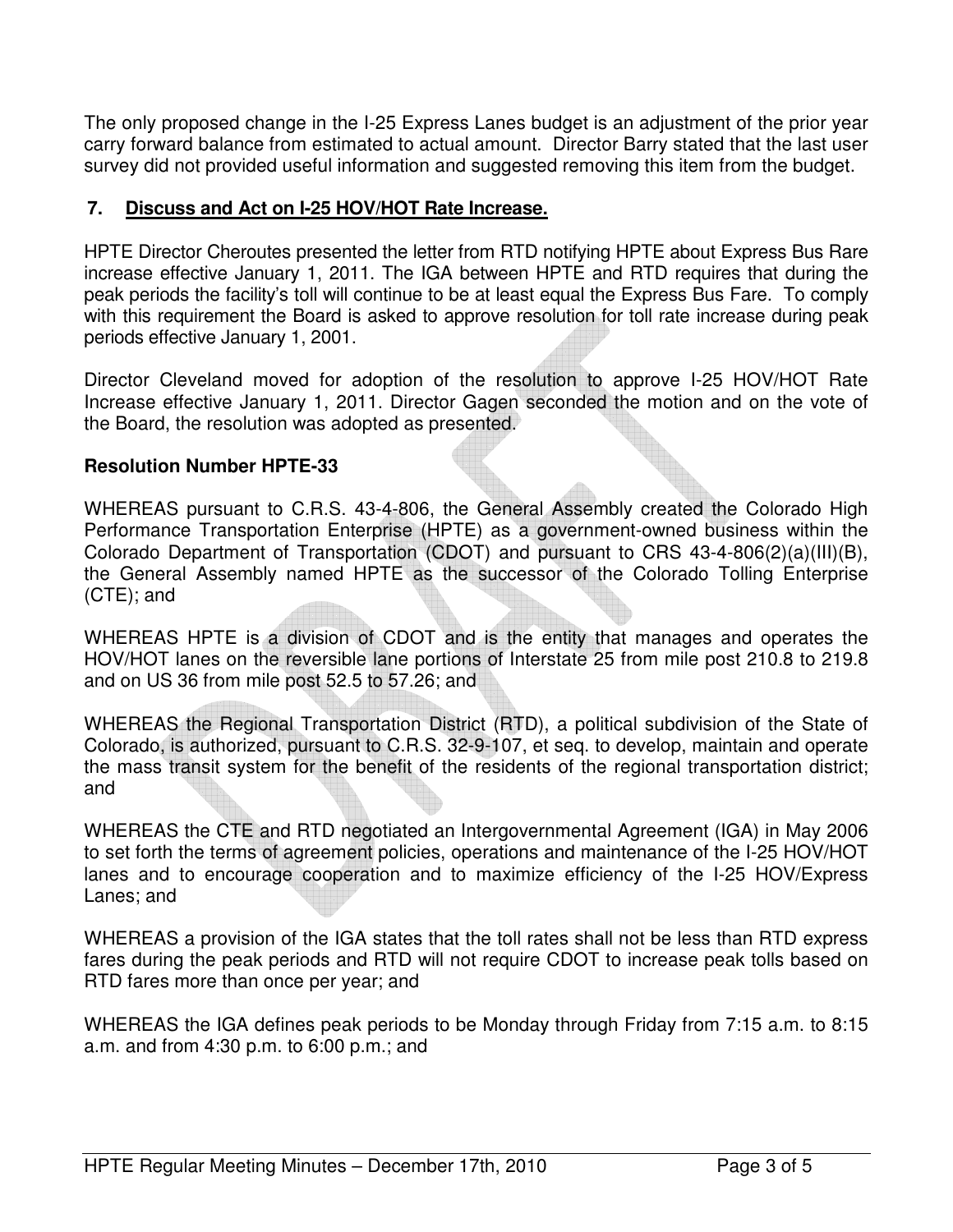WHEREAS RTD has provided notice to HPTE that the RTD express fare is scheduled to be raised January 1, 2011; and

NOW THEREFORE BE IT RESOLVED: the High Performance Transportation Enterprise Board hereby approves raising the I-25 Express Lane peak tolls to equal the RTD express fare of \$4.00 effective January 1, 2011.

#### **8. Discuss and Act on Stakeholder input on RTD's Eagle-P3 Savings.**

Bill Van Meter, RTD presented an overview of the FasTracks program approved by the votes for funding in 2004. This program is a regional vision to improve mobility throughout the district. Substantial progress has been made since 2004. However, there is a funding shortfall for completing this program by 2018. RTD is now considering the short term and long term strategies for identifying funding sources to cover the shortfall.

As a result of Eagle – P3 bid coming under budget, there is \$305 million available in a short term to fund additional FasTracks projects. RTD staff presented three alternatives for spending the available funds. One option is to apply funding to a single corridor. Second option is to make minimum but meaningful contribution to each corridor. Third option is contributing to completion of final design only in each corridor. RTD is asking the Stakeholder including CDOT and HPTE to provide input on what activities to pursue with available funds. The RTD Board is looking to approve 2011 Annual program Evaluation in February 2011.

Chief Engineer Pam Hutton presented several actions for the HPTE Board's consideration based on the CDOT and HPTE Staff recommendations. As one course of action, the Board could decide to take no action on the opportunity to provide input to RTD. Second option is to draft and approve the resolution with the recommendations and forward it to RTD. Third option would be to instruct the staff to write a letter signed by Executive Director on behalf of both HPTE and CDOT and provide it to RTD.

CDOT had identified several corridors where CDOT is working on the projects to support FasTracks program. CDOT Staff recommendations include investing in US 36 Bus Rapid Transit project, provide additional funding for the I-225 corridor projects, Northwest Rail Corridor projects, and a High Speed Rail connectivity study. US 36 is the first priority, I-225 is the second, Northwest Rail is the third and the Connectivity Study is the forth priority. Transportation Commission directed the staff to write a letter to RTD with the above recommendations at the December 16<sup>th</sup> Transportation Commission meeting.

HPTE Director Cheroutes clarified that HPTE doesn't currently have any interest in I-225 projects or Northwest Rail Project or the Connectivity Study. Vice Chair Rogers stated that the only common project with CDOT at this time is US 36. Director Aden suggested HPTE Director Cheroutes writes a letter to RTD in support of the US 36 project.

Director Rogers made a motion to have HPTE Director write a letter to RTD stating the US 36 is the top priority for HPTE. Director Barry seconded the motion and on unanimous vote, the